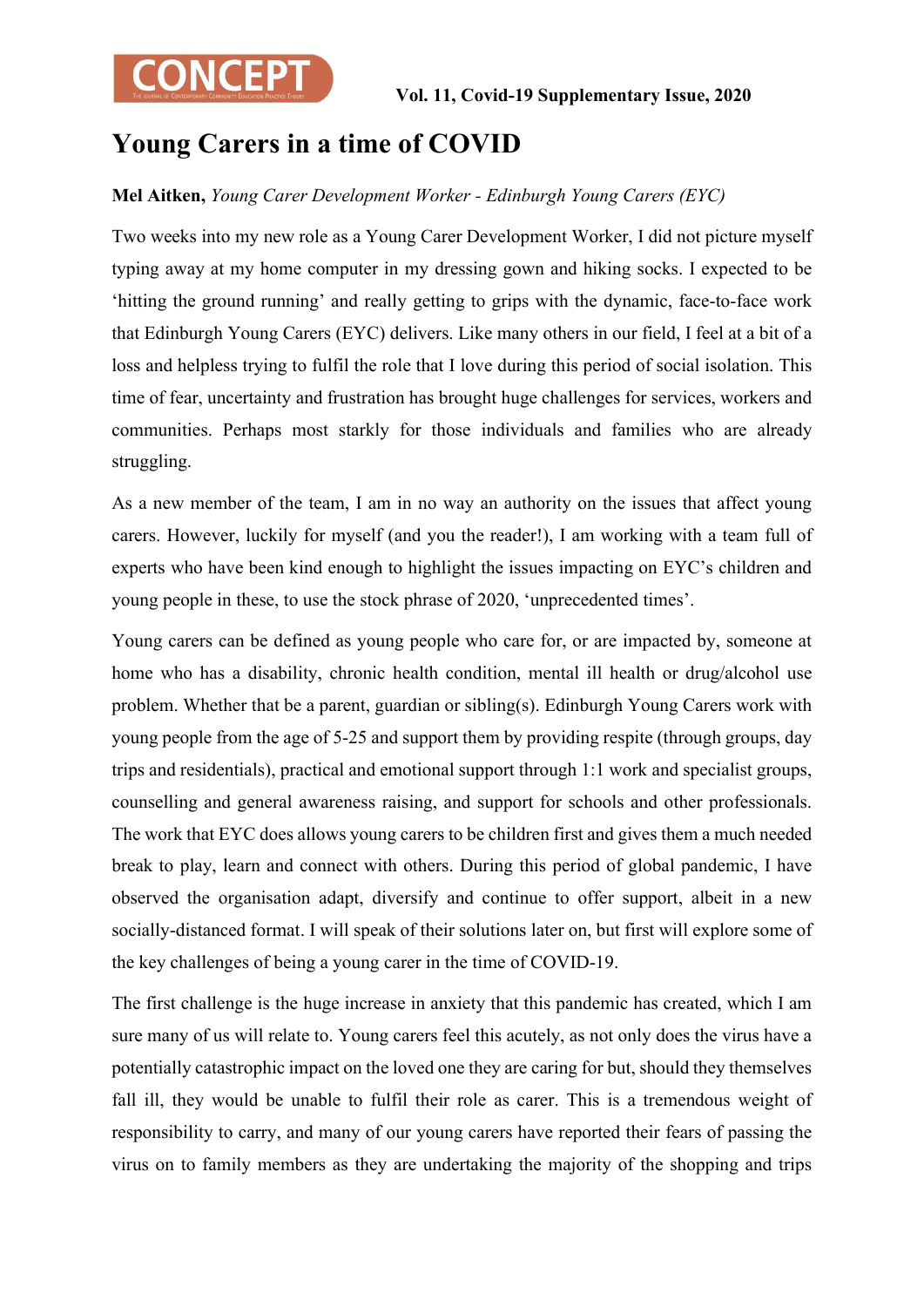# **CONCEPT**

### Vol. 11, Covid-19 Supplementary Issue, 2020

outside. The media's portrayal heightens the anxiety, and the seemingly inevitable doom reinforces the idea no one is safe and the consequence of contracting the virus would be disastrous. Young carers already live with a significant amount of worry for their loved ones, and the impact of the current situation has been detrimental to many young carers' mental health and well-being.

In addition, young carers are a group already at risk of social isolation from friends, due to their caring responsibilities. Accordingly, social distancing including in some cases shielding, further exacerbates feelings of loneliness and disconnection. Lockdown also increases the amount of caring required due to school closures where caring roles, particularly for siblings, become full-time and without relief. Furthermore, school-attending young carers are missing those times of the day in which they are not 'on call', and the vital respite they gain from school and community groups such as those provided by EYC.

It is well-evidenced that families supported by young carers experience increased levels of financial hardship and are more likely to live in poverty. Corona virus has caused widespread economic uncertainty. When asked how they are affected, young carers accessing the service identified financial worries as a key concern. This has many dimensions, ranging from potentially not being able to access school meals, to suffering with the recent food shortages. Times are harder than ever. In addition, many of the services in place depend on technology and do not have an 'offline' alternative. This not only assumes that there is universal access to the internet and digital devices, but also requires a level of computer literacy in order to take advantage of what is available. Schools are using online software to send out school work, but this is not accessible for families without the required technology at home. Similarly, adults who may not have the requisite computer skills are not able to access grants and services that they are entitled to. Some organisations, including EYC, share information via social media and their websites. Although this is successful at reaching many of the families, it does not capture those without Wi-Fi, phone credit or suitable technology.

A significant concern for older young carers has been the impact of cancelled exams on their qualifications, and the consequence this could have for their future. Many young people feel their prelim marks were not an accurate reflection of their ability, and not having the opportunity to improve on this result has been deeply upsetting for those with hopes of going on to college/university. Young carers are often invisible within the school community and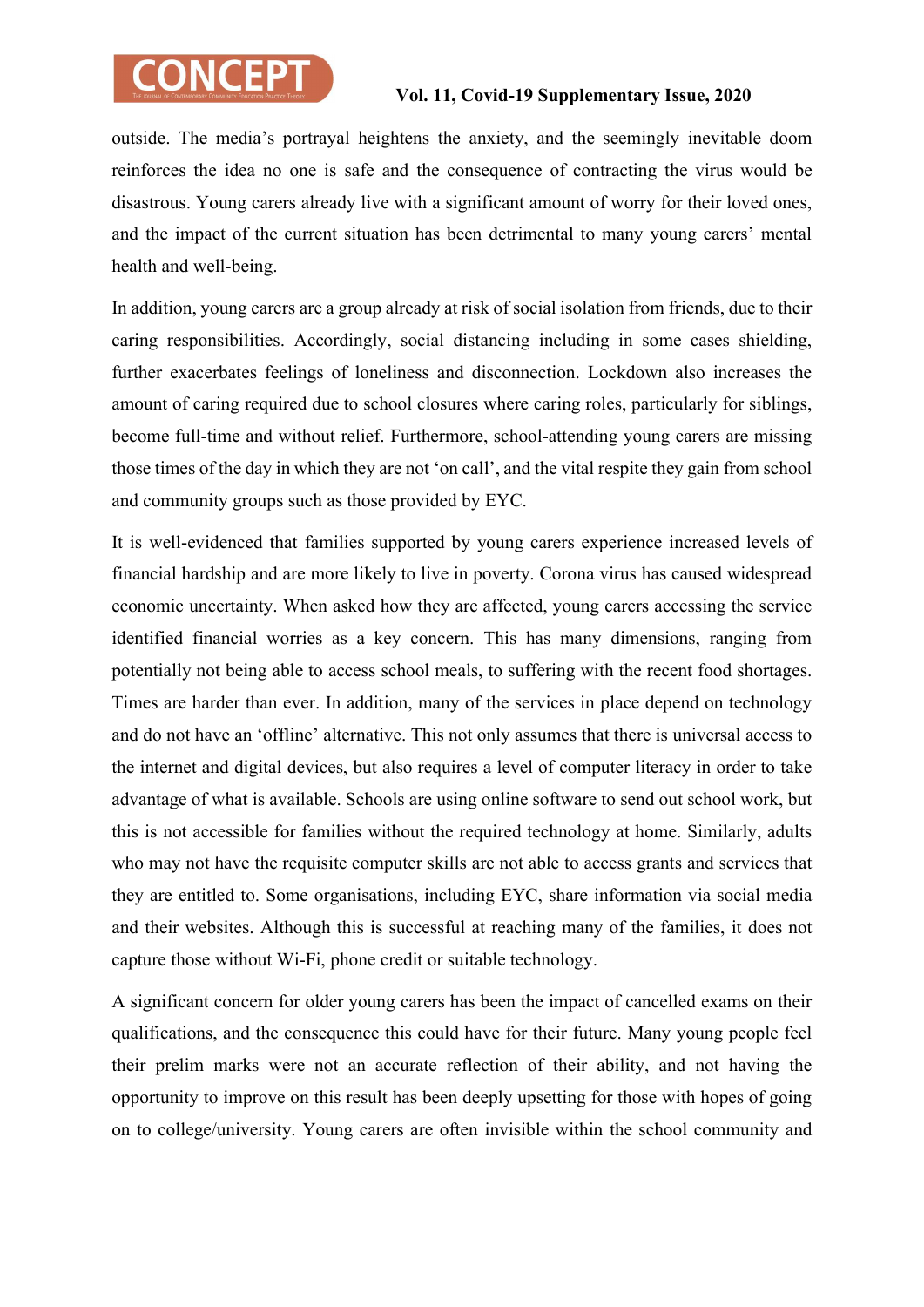# **CONCEPT**

### Vol. 11, Covid-19 Supplementary Issue, 2020

they are already at a disadvantage educationally because of their caring role, which may lead to increased absences, less time to study, or difficulty in concentrating.

A final key challenge has been sourcing food and collecting medication. For many of EYC's young people, they will run family errands, but this has been made particularly difficult with the queuing systems in place. A trip to the shops can be lengthy and anxiety-inducing. Many local foodbanks have closed, and smaller supermarkets have a more limited range compared to those accessible by car. One young carer reported that her family were using newspaper instead of toilet paper or sanitary products, as these items were unavailable in shops within walking distance.

EYC's response to these challenges has been impressive. They have been supporting families and young people remotely through calls, text and social media. They successfully secured a grant to offer young carers tablets in order to get online, and extra technology for the most vulnerable families. They are sending out activity packs to help keep young carers occupied, setting social media challenges and using online apps to provide ongoing, engaging support. Behind the scenes, staff are coordinating food deliveries, offering food vouchers, signposting to other services and liaising with key professionals to ensure that young people are kept safe and healthy. EYC are responding to young peoples' concerns about shopping by providing 'young carer cards' which allow them to access shops during the quieter 'key worker' times. They are also offering Dynamic Youth Awards and Hi 5 awards to give young people the opportunity to work towards an accredited goal and to keep motivated. What is most apparent is that, even in week 5 of this crisis, EYC are still developing new ideas, partnerships, funding options and innovative new strategies for engagement. They recognise the ongoing barriers for young carers and are solution-focussed in addressing them. The team are resilient, positive and are forward-looking as well as acknowledging the difficulties of the present.

My hope is that through this crisis will come a renewed energy for community and connectedness. That out of struggle comes opportunity, vigour and determination. If the past few weeks have taught us anything, it is that we cannot do this alone. We all have a role in society and services like Edinburgh Young Carers and so many others, provide a lifeline that would simply not exist without them. In these extraordinary times this is an opportunity to highlight success and support the efforts of services and communities to survive.

In the words of Dr Brené Brown, 'The dark does not destroy the light; it defines it.' (2010, p82)

#### Reference